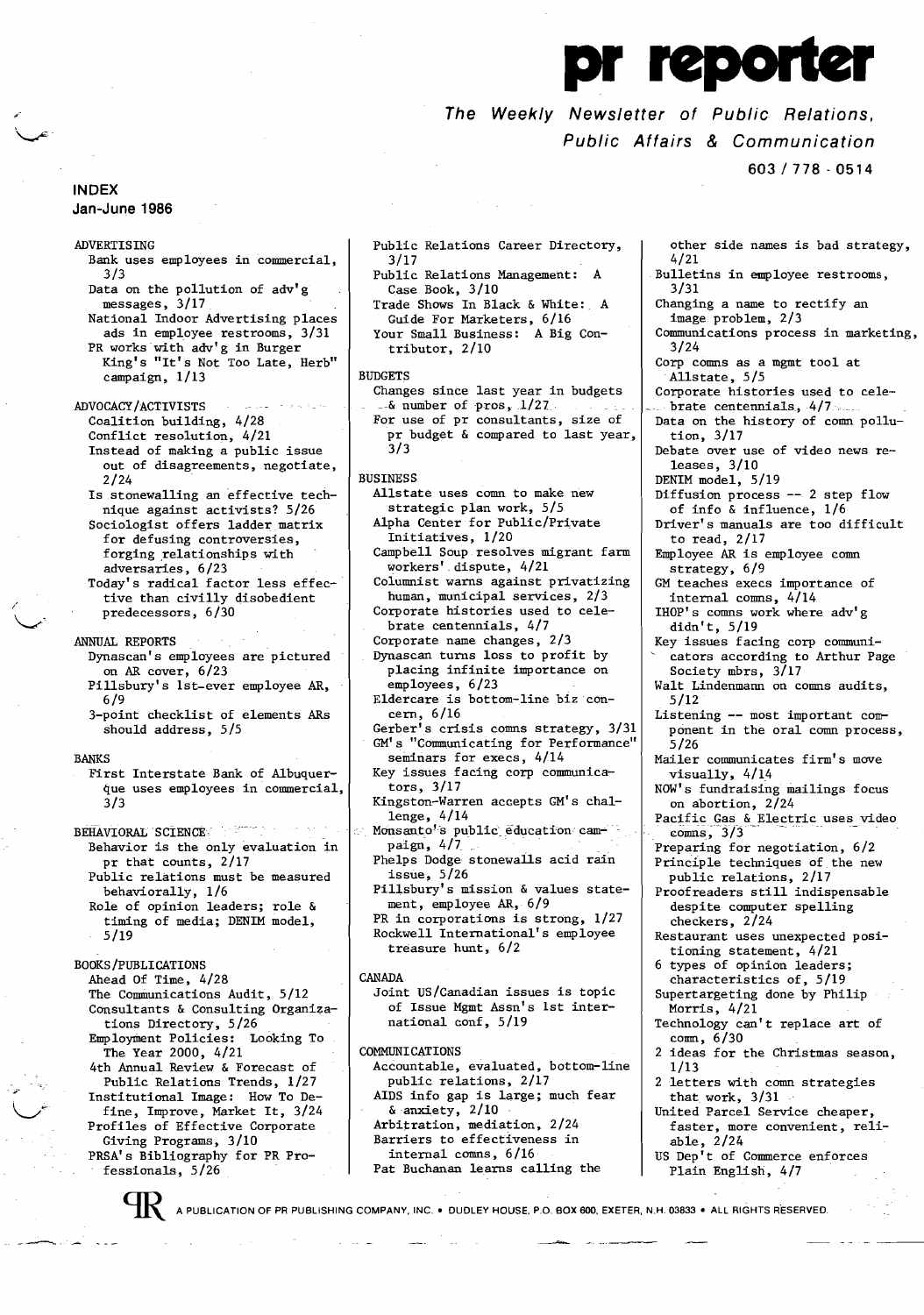# **pr** reporter continued **Jan-June 1986**

# Using the other side's arguments to turn on your troops, 1/27 COMMUNITY RELATIONS Center For Corp Community Relations, 3/10

- Guides to building relationships, 4/28
- 7-11 decision on adult mags, 5/12 Sociologist's ladder matrix defuses controversies, forges relationships with adversaries, 6/23
- "Your Small Business: A Big Contributor," 2/10

COMPUTERS

PR Link, 2/10

CONSUMER AFFAIRS/CUSTOMER RELATIONS Bank's use of employees in com mercial builds commitment to customers, 3/3 Driver's manuals aren't written for mass consumption, 2/17 Monterey Sheraton's "mannerly touch,  $\frac{1}{3}$  3/24 7-11 decision on adult mags, 5/12 Training films on 1) phone manners & 2) handling complaints, 5/26 CRISIS MANAGEMENT/COMMUNICATIONS Building trust in conflict resolution, 4/21 . Encapsulated 9-point plan, 6/30 Gerber runs 30-sec ads talking about glass bits in baby food 'jars, 3/24

- Gerber's strategy when its baby food is tampered,  $3/31$
- Mktg, legal & quality control dep'ts claim responsibility for, 6/9 PQcket-size crisis mgmt booklet, 1/20

DIRECT MAIL

Collection letter & thank-you letter strengthen relationships, 3/31

#### ECONOMICS

PR must stimulate discussion of<br>"global economic difficulties." says World Bank's dpa, 5/26

comty colleges, 273 GOVERNMENT 6/30 ..

- 
- 
- School practitioner, Donald Fergu- not votes, 3/31 supertargeting, 5/19

Son, makes corp vp, 3/10 US Dep't of Commerce Secretary and Introduction of Samuel Adams Boston Jon White to set up Europe's 1st Malcolm Baldrige advocates Lager Beer, 6/23<sup>3</sup>, ...<br>MBA prgm in PR at Cranfield School Plain MBA prgm in PR at Cranfield School Plain English, 4/7 Restaurant uses unexpected of Mgmt, 1/27 **positioning:statement, 4/21 positioning:statement, 4/21** 

EMPLOYEE RELATIONS/COMMUNICATIONS Mailer communicates at to shorter attentions at the shorter attention of the  $\frac{1}{27}$  move . Bank builds morale. uses employees in commercial,  $3/3$ 

- Company support for eldercare, 6/16 AIDS special, 2/10 to see how they use marketing<br>Critical because "it's people who Real healthcare costs message pr, 3/17
- <u>getek el</u>

on employees, turns loss to profit, 6/23 GM is leader in "liberal art" of mgmt, 4/14 Ketchum's "The Place To Be" prgm, 1/13 Pillsbury's employee AR and mission &values statement, 6/9 Placing bulletins in employee restrooms, 3/31 Rockwell International's employee treasure hunt, 6/2 Teleconference on "AIDS in the workplace," 3/10 ETHICS Difficulties of teaching ethics in pr education, 6/9 Pays off on bottom line; some orgn's commitments to it; 1/13 FILM/VIDEO Debate over use of video news release, 3/10 More on the video news release debate, 3/31 Pacific Gas & Electric's video capabilities, 3/3 Training films on 1) phone manners & 2) handling complaints, 5/26 Video news releases work, say  $2$ ,  $3/24$ FINANCIAL/INVESTOR RELATIONS Employee AR is beneficial with stockholders, 6/9 . FORECASTING Instant linkage between an event &millions of people puts every power structure at, risk, 4/28 NAB study sees future problems in supplying workplace needs, 4/21 Use of quality circles growing in importance, 5/12 .c,.\_-\_,\_-,,:,.\_\_".g10.h.a.l..:.e.c9n~dUfic-1.U,t.ie~..:'~....Fundratsing.-le.:t1:~~~.3!!§.sqlg!'p~di1!g;., . \_~\_\_ .R.Q1e"-Q:Lniaiiag.er-'ois;5no\_,longer \_ NOW's fundraising mailings focus

make plans work"; Allstate's strategic planning, 5/5

Dynascan places infinite importance

EDUCATION ON COLLEGE CULTUS ON A SALE OF STRAIN ON A SALE OF SALE OF SALE OF SALE OF SALE OF SALE OF SALE OF SALE OF SALE OF SALE OF SALE OF SALE OF SALE OF SALE OF SALE OF SALE OF SALE OF SALE OF SALE OF SALE OF SALE OF S

- Education pr salaries, 6/16 City government pioneers use of The communications Fordham U Grad School of Biz Admin focus groups, discovers public marketing, 3/24 Fordham U Grad School of Biz Admin focus groups, discovers public marketing, 3/24 coffers 1st pr course, 1/20 is info-poor, 6/30 b-A-Y's strategy-for Tabasco, 4/21 offers 1st pr course, 1/20 is info-poor, 6/30 <br>Master's premin corp pr, 2/24 Commission on Pornography, 5/12 Examples of marketing pr:<br>Parents bill of rights, 2/3 "Old Washington hand" shares his Campbell Soup & Captain Cr Particular bild Washington hand" shares his Campinsights,  $2/10$   $3/17$ Raymond Simon Institute For Public insights, 2/10 3/17 3/17<br>Relations, 3/10 3/17 PACs "buy" sympathy, interest, Bow Philip Morris does its Relations, 3/10 PACs "buy" sympathy, interest, How Philip Morris does School practitioner, Donald Fergu- not votes, 3/31
	-

GRAPHICS/PRINTING positioning statement, 4/21<br>Mailer communicates firm's move to shorter attention spans, 4/21

Barriers to effectiveness in inter-<br>metican Red Cross joins NBC for Survey of 286 marketing managers American Red Cross joins NBC for Survey of 286 marketing managers<br>AIDS special, 2/10 to see how they use marketing

isn't getting across, 3/24 Teleconference on "AIDS in the workplace," 3/10

HOSPITALS

Must communicate costs carefully, 3/24

### HUMOR

Scholars of WHIM try to discover why humor is effective, 5/5

INTERNATIONAL PUBLIC RELATIONS Cultural understanding can have bottom-line impact, 3/24 PR must stimulate discussion of "global economic difficulties, says World Bank's dpa, 5/26

INVESTOR/SHAREHOLDER RELATIONS Companies can be undervalued because of perception gap rather than performance gap, 3/17

ISSUES MANAGEMENT/ANTICIPATION 8 universal issues identified, 3/3 Instant linkage of event with

- millions of people puts every power structure at risk, 4/28
- Issue Management Process Model has been updated, 5/5 Joint US/Canadian issues is topic
- of Issue Management Assn's 1st international conference, 5/19 Secular humanism, 3/24

.<br>\

### LANGUAGE

- New grammar hotline, 5/19 Power of semantics on public
- priorities, 6/30
- Remorseless use of the word "unique," 6/23
- Typo produces "plague" instead of "plaque," 2/3
- US Dep't of Commerce Secretary Malcolm Baldrige advocates Plain English, 4/7

#### MANAGEMENT

General Motors is leader in "liberal art" of management, 4/14

Cause-related marketing program Delphi survey into role of pr at covers of covers of the benefits California state parks,<br>
comty colleges, 2/3

- 
- 
- 
- 
- son, makes corp vp, 3/10 · US Dep't of Commerce Secretary Introduction of Samuel Adams Boston
	-
	-
	-
	- visually,  $4/14$ <br>New March of Dimes logo,  $6/9$  Strategy uses insults in letter to
	- in commercial, 313 Supertargeting is done by Philip RALTHCARE
		- -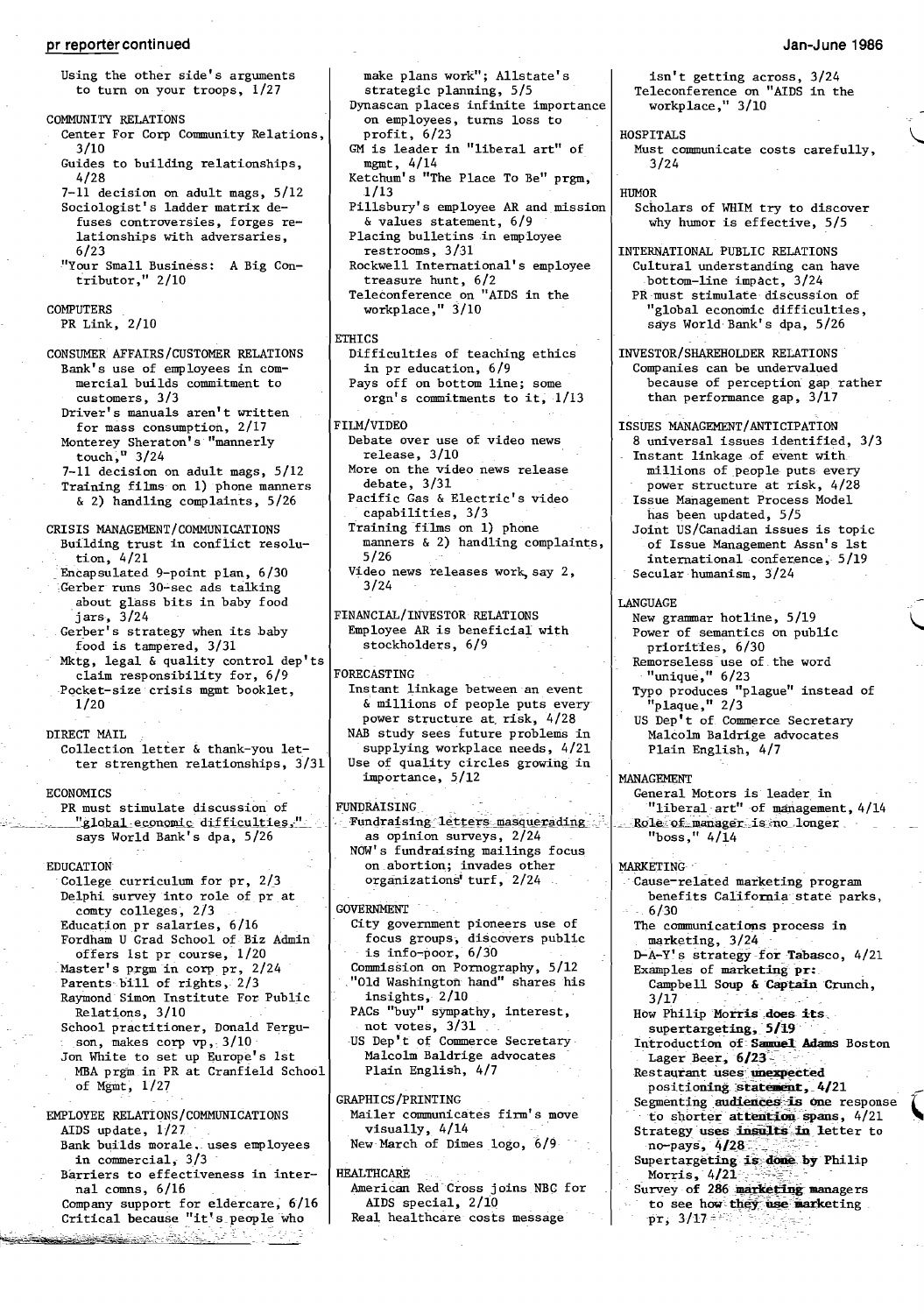**pr** reporter continued MEDIA: ELECTRONIC Debate over use of video news releases, 3/10 List of minority-owned radio  $\&$  tv stations, 6/30 More on the video news release debate, 3/31 Pacific Gas & Electric uses video news releases, 3/3 Video news releases work,say 2, 3/24 MEDIA: GENERAL Media reinforces existing views, 1/6 Media's agenda-setting function, 1/6 Number of clips do not measure results, 2/17 Opposition increases as media coverage increases, 1/6 Role & timing of media; DENIM model, 5/19  $3$ rd person effect,  $1/6^-$ 3 types of news, 1/6 True role & power of mass media,  $1/6$ Who sets media's agenda? 6/2 MEDIA: PRINT Newsletter awards competition announcement, 2/17 MEDIA RELATIONS Amer. Red Cross' good re1s with NBC allows tie to network's AIDS special, 2/10 . Relationship with journalist won't affect ability to get ideas in print, 6/9 NONPROFITS Alpha Center for Public/Private Initiatives **--** helps for-profit human services companies, 1/20 Amer. Red Cross works with NBC on AIDS special, 2/10 Calif state parks benefit from cause-related marketing prgm, 6/30 Columnist warns against privatizing municipal, human services, 2/3<br>New logo gets March of Dimes' mission across, 6/9 Utilities no longer required to include in their billing envelopes messages from grassroots org'ns, 3/3 ORGANIZATIONAL DEVELOPMENT Allstate's new strategic plan causes organizational changes, 5/5 GM's "Communicating for Performance," 4/14 Use of quality circles shows savings & zero defects, 5/12 Use of work groups, other QWL ideas lagging, 4/21 Using therapy systems in organizational comns, 4/28 PERCEPTION MANAGEMENT Companies can be undervalued because of perception gap rather than performance gap, 3/17 "Perception is reality," believes city gov't, 6/30

13 problem types deal with perceptions, 2/17 PERSUASION RSUASION<br>Preparing for negotiation, 6/2 13 problem types and persuasion strategies for each, 2/17 PHILANTHROPY Community projects most frequently funded, 1/20 Effective corp giving prgms, 3/10 PRODUCTIVITY ODUCTIVITY<br>Use of quality circles shows savings & zero defects, 5/12 PSYCHOLOGY Using therapy systems in organiza tional comns, 4/28 PUBLIC AFFAIRS Arbitration, mediation, 2/24 Arbitration, mediation, 2/24<br>- City-gov't-pioneers-use-of-focus groups, discovers public is infopoor, 6/30 "Old Washington hand" shares his insights, 2/10 PACs "buy" sympathy, interest, not votes, 3/31 PUBLIC OPINION Are focus groups being misused? 6/2 Concerning AIDS, 2/10 Men form opinions about a company from impersonal media, 4/14 Monsanto builds public consent for new-tech, 4/7 Public resists taking part in opinion surveys, 2/10 Questions public has about AIDS, 2/10 PUBLIC RELATIONS: GENERAL Accountable, evaluated, bottom-line public relations, 2/17 American Farm-Bureau Federation's policy statement contradicts itself,2/24 Arbitration, mediation bring accommodation, 2/24 Building an institution's image,  $\frac{3}{24}$ . Burger King's "Herb" campaign built publicity, not sales, 5/12 Calling the other side names is bad strategy, 4/21 Campbell Soup resolves migrant farm workers' dispute, 4/21 City govt's focus groups find public is info-poor, 6/30 Coalition building, 4/28 Corporate name changes, 2/3 Debate over use of video news releases, 3/10 DENIM model, 5/19 Diffusion process, 3/24 Diffusion process  $--$  2 step flow of info & influence,  $1/6$ Gerber's crisis comns strategy, *3/31*  How Philip Morris does its supertargeting, 5/19 IHOP's -pr techniques work where adv'g didn't, 5/19 Introduction of Samuel Adams Boston Lager Beer, 6/23 Walt Lindenmann on comns audits, 5/12

### **Jan-June 19B6**

Monsanto's public education campaign, 4/7 Number of clips do not equal results, 2/17 Organization's manners speak loudly, 3/24 Pacific Gas & Electric's use of video news releases, 3/3 Phelps Dodge stonewalls acid rain issue, 5/26 Pillsbury's mission & value statement; employee AR, 6/9 Placing infinite importance on employees turns loss to profit, 6/23 PR measurement is topic of newsletter, 5/26 "PR ploys" gets blame for problems in news, 2/3 PR works with adv'g in Burger King's "It's Not Too Late, Herb" campaign, 1/13 Preparing for negotiation, 6/2 Principle techniques of the new public relations, 2/17 Rockwell International's employee treasure hunt, 6/2 7-11 decision on adult mags, 5/12 Shorter attention spans spawn segmented audiences, 4/21 6 types of opinion leaders; characteristics of, 5/19 Sociologist's ladder matrix defuses controversies, forges relationships with adversaries, 6/23 Supertargeting is done by Philip Morris,  $4/21$ 13 problem types and persuasion strategies for each, 2/17 True role & power of mass media, 1/6 PUBLIC RELATIONS: PROFESSION Are we philosophers or craftsmen? 6/9 Arthur Page Society's principles, 3/17 Career directory written by pr pros, 3/17 Cartoon about shuttle disaster<br>lambastes pr,  $3/10$ College curriculum needs for pr students, 2/3 Consultants effective only 25% of the time, 3/10 Delphi survey into role of pr at comty colleges, 2/3 Dir of corp comns leaves post, replaced by 2 outside the profession, 4/14 4th Annual Review & Forecast of Public Relations Trends,1/27 Has role in solutions to supplying future workplace needs, 4/21 Has to do with the leaders at the top & how they manage, 4/28 How practitioners spend their time, -1/6 IABC's -5-yr.:proJect, "Excellence In Comn & PR, ". 5/26 -IABC's study, "The Velvet Ghetto," 4/7 . - \_ Interest in accreditation heightens, 3/17 Key issues facing corp communicators according to Arthur Page Society mbrs, 3/17